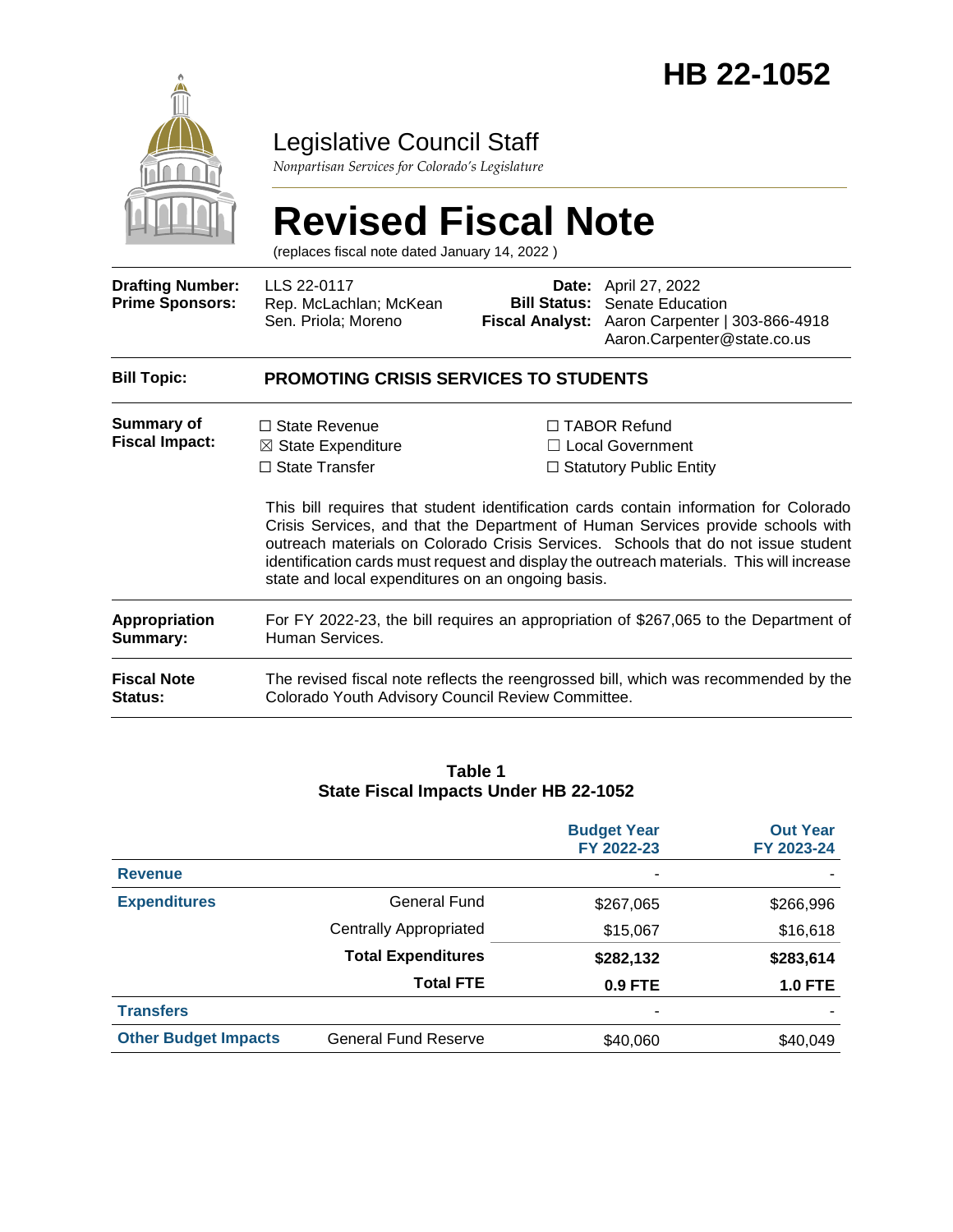# Page 2<br>April 27, 2022 **HB 22-1052**

# **Summary of Legislation**

This bill requires that student identification cards (IDs) issued to a public school student contain the phone number, website address, and text talk number for Colorado Crisis Services. If the school does not issue ID cards, the school must request and display outreach materials from Colorado Crisis Services and to send the information to parents or guardians at the beginning of each school year. The bill also requires that the Department of Human Services (DHS) annually notify each Colorado public and private school about services provided by the behavioral health crisis response system along with educational materials explaining the programs and services offered by Colorado Crisis Services.

#### **State Expenditures**

This bill will increase General Fund expenditures in the DHS by \$282,132 in FY 2022-23 and \$283,614 in FY 2023-24, as shown in Table 2 and described below.

|                                           | FY 2022-23 | FY 2023-24     |
|-------------------------------------------|------------|----------------|
| <b>Department of Human Services</b>       |            |                |
| <b>Personal Services</b>                  | \$67,440   | \$73,571       |
| <b>Operating Expenses</b>                 | \$1,350    | \$1,350        |
| <b>Capital Outlay Costs</b>               | \$6,200    |                |
| <b>Marketing Materials</b>                | \$192,075  | \$192,075      |
| Centrally Appropriated Costs <sup>1</sup> | \$15,067   | \$16,618       |
| <b>Total Cost</b>                         | \$282,132  | \$283,614      |
| <b>Total FTE</b>                          | $0.9$ FTE  | <b>1.0 FTE</b> |

#### **Table 2 Expenditures Under HB 22-1052**

<sup>1</sup> *Centrally appropriated costs are not included in the bill's appropriation.*

**Staffing***.* The Office of Behavioral Health requires 1.0 FTE to coordinate the annual notification of schools, answer questions regarding Colorado Crisis Services, as well as ship outreach materials to schools. This staff is prorated in FY 2022-23 to account for the effective date and General Fund paydate shift.

**Marketing materials***.* DHS currently has outreach kits that include posters, wallet cards, brochures, and one-page flyers explaining Colorado Crisis Services. This fiscal note assumes that these kits will be shipped to all state schools, approximately 2,955 schools at a cost of \$65.00 per kit. This estimate includes district, charter, innovation, private schools and online schools.

**Centrally appropriated costs.** Pursuant to a Joint Budget Committee policy, certain costs associated with this bill are addressed through the annual budget process and centrally appropriated in the Long Bill or supplemental appropriations bills, rather than in this bill. These costs, which include employee insurance and supplemental employee retirement payments, are shown in Table 2.